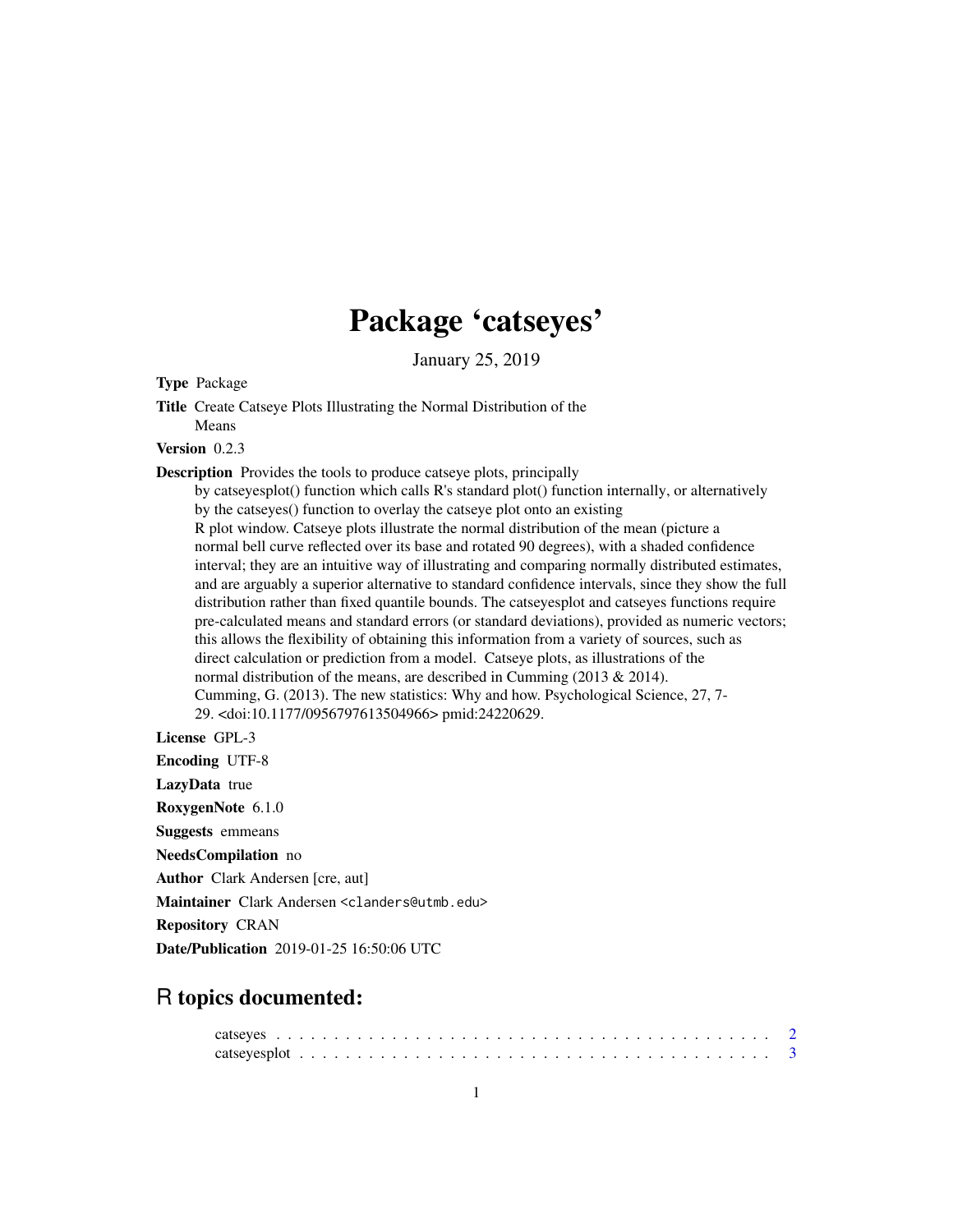#### <span id="page-1-0"></span>2 catseyes and  $\alpha$  catseyes and  $\alpha$  catseyes and  $\alpha$  catseyes and  $\alpha$  catseyes and  $\alpha$

#### **Index** [7](#page-6-0) **7**

```
catseyes catseyes
```
#### Description

The catseyes() function is used to plot catseye interval(s) onto a an existing basic R plot background. Catseye plots illustrate the normal distribution of the mean (picture a normal bell curve reflected over its base and rotated 90 degrees), with a shaded confidence interval; they are an intuitive way of illustrating and comparing normally distributed estimates, and are arguably a superior alternative to standard confidence intervals, since they show the full distribution rather than fixed quantile bounds. The catseyes() function requires pre-calculated means and standard errors (or standard deviations), provided as numeric vectors; this allows the flexibility of obtaining this information from a variety of sources, such as direct calculation or prediction from a model – see examples below. NOTE: The drawn vertical range of the outline spans 99.8% of the distribution of the mean.

#### Usage

```
catseyes(x, ymean, yse, dx = 0.1, conf = 0.95, se.only = TRUE,
  col = "black", shape = rgb(0.05, 0.05, 0.05, 0.2), lwd = 1,plot.mean.line = FALSE, fTransform = NULL)
```
#### Arguments

| $\mathsf{x}$ | numeric horizontal position(s); if factor, will be converted to integer in factor<br>level order                                                                                        |
|--------------|-----------------------------------------------------------------------------------------------------------------------------------------------------------------------------------------|
| ymean        | numeric mean $(s)$                                                                                                                                                                      |
| yse          | numeric standard error(s); may use standard deviation(s) for population level<br>plots                                                                                                  |
| dx           | specifies the width (in x direction) of the catseye interval(s)                                                                                                                         |
| conf         | specifies the confidence of the confidence interval (conf=.95 for alpha=.05)                                                                                                            |
| se.only      | boolean, if TRUE (default) will shade only $+/-1$ standard error about the mean,<br>overriding conf, otherwise if FALSE will shade the confidence interval (per<br>conf) about the mean |
| col          | specifies the color of the outline of the catseye, as well as the interval point $\&$<br>line, if shown                                                                                 |
| shade        | specifies the color of the shaded confidence region                                                                                                                                     |
| lwd          | sets the line width of the interval and outline                                                                                                                                         |
|              | plot mean. line boolean, draws a horizontal line at the position of the mean if TRUE                                                                                                    |
| fTransform   | Optional function to transform catseye plot from normal distribution (as with<br>analyzing log-tranformed data, see example under catseyesplot)                                         |

#### Author(s)

Clark R. Andersen <clanders@utmb.edu>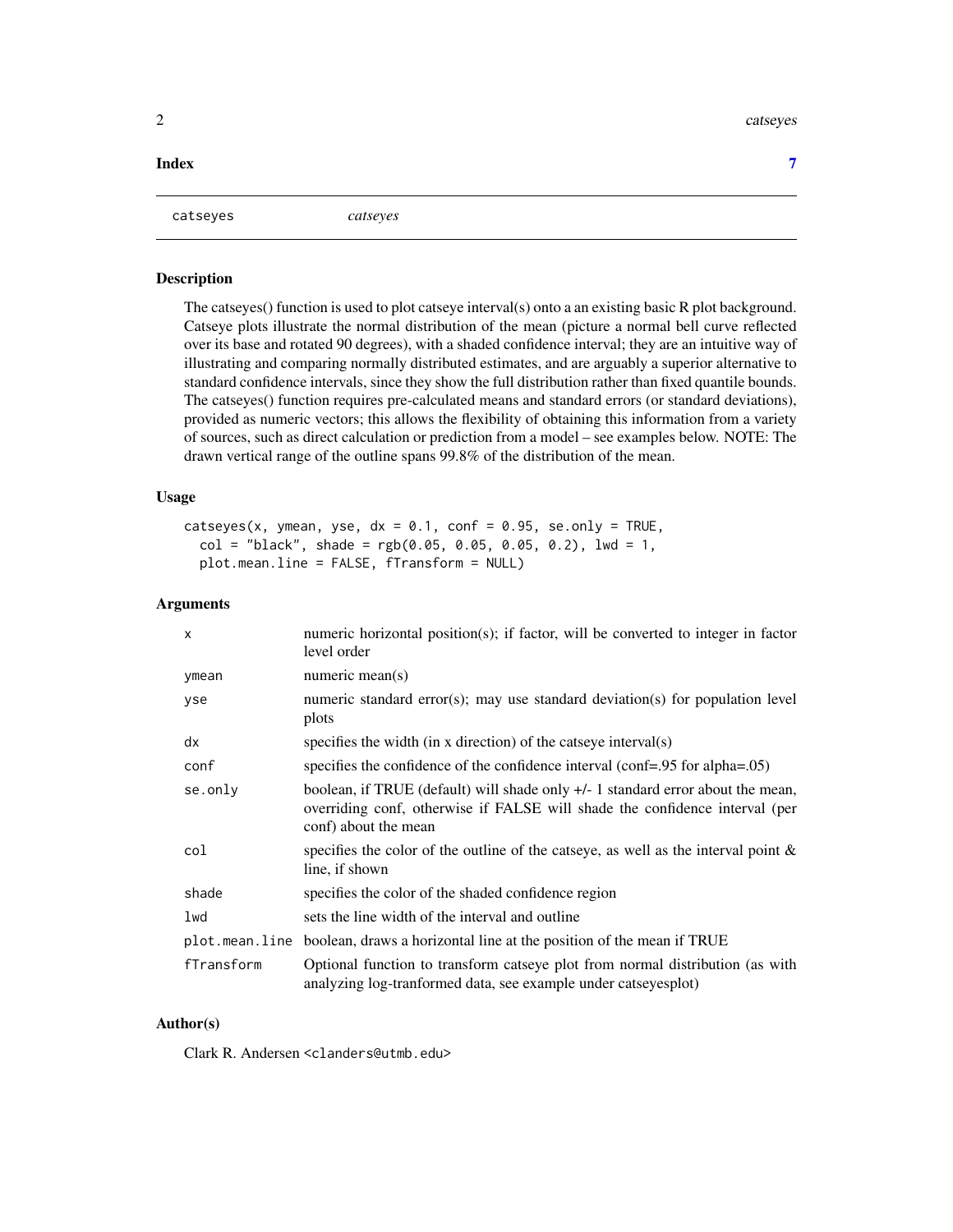#### <span id="page-2-0"></span>catseyesplot 3

#### References

Cumming, G. (2014). The new statistics: Why and how. Psychological Science, 27, 7-29. <doi:10.1177/0956797613504966> <pmid:24220629>

```
http://www.psychologicalscience.org/index.php/publications/observer/2014/march-14/
theres-life-beyond-05.html
```
#### Examples

```
#Show catseye plots for 4 groups with means of c(-3,2,-1,6)# and standard errors of c(1,2,4,3)
plot(NULL,xlim=c(.5,4.5),ylim=c(-10,10),xlab="",ylab="",main="4 Groups",xaxt="n")
axis(1,at=1:4,labels = c("Group1","Group2","Group3","Group4"))
catseyes(1:4,ymean=c(-3,2,-1,6),yse=c(1,2,4,3))
#Optionally, add points and lines (usually lines only when joining time sequence)
lines(1:4,c(-3,2,-1,6),type="b")
```
catseyesplot *catseyesplot*

#### **Description**

The catseyesplot() function plots catseye intervals as a basic R plot() window in one step. Can be called with standard plot parameters to further customize the resulting figure. If xlim  $\&$  ylim are not specified, these will be generated internally per the provided x, ymean, and yse. Catseye plots illustrate the normal distribution of the mean (picture a normal bell curve reflected over its base and rotated 90 degrees), with a shaded confidence interval; they are an intuitive way of illustrating and comparing normally distributed estimates, and are arguably a superior alternative to standard confidence intervals, since they show the full distribution rather than fixed quantile bounds. The catseyes() function requires pre-calculated means and standard errors (or standard deviations), provided as numeric vectors; this allows the flexibility of obtaining this information from a variety of sources, such as direct calculation or prediction from a model – see examples below. NOTE: The drawn vertical range of the outline spans 99.8% of the distribution of the mean. NOTE: Vertical range of catseye outline spans 99.8% of the distribution of the mean

#### Usage

```
catseyesplot(x, ymean, yse, dx = 0.1, conf = 0.95, se.only = TRUE,
  col = "black", share = <math>rgb(0.05, 0.05, 0.05, 0.2), \text{lwd} = 1,plot.mean.line = FALSE, fTransform = NULL, labels = FALSE,
  xlim = NULL, ylim = NULL, x_scenter = NULL,
  jitter_scatter = FALSE, dx_scatter = 0.05, pch_scatter = NULL,
  col\_scatter = NULL, cex\_scatter = 1, ...
```
#### Arguments

x numeric horizontal position(s); if factor, will be converted to integer in factor level order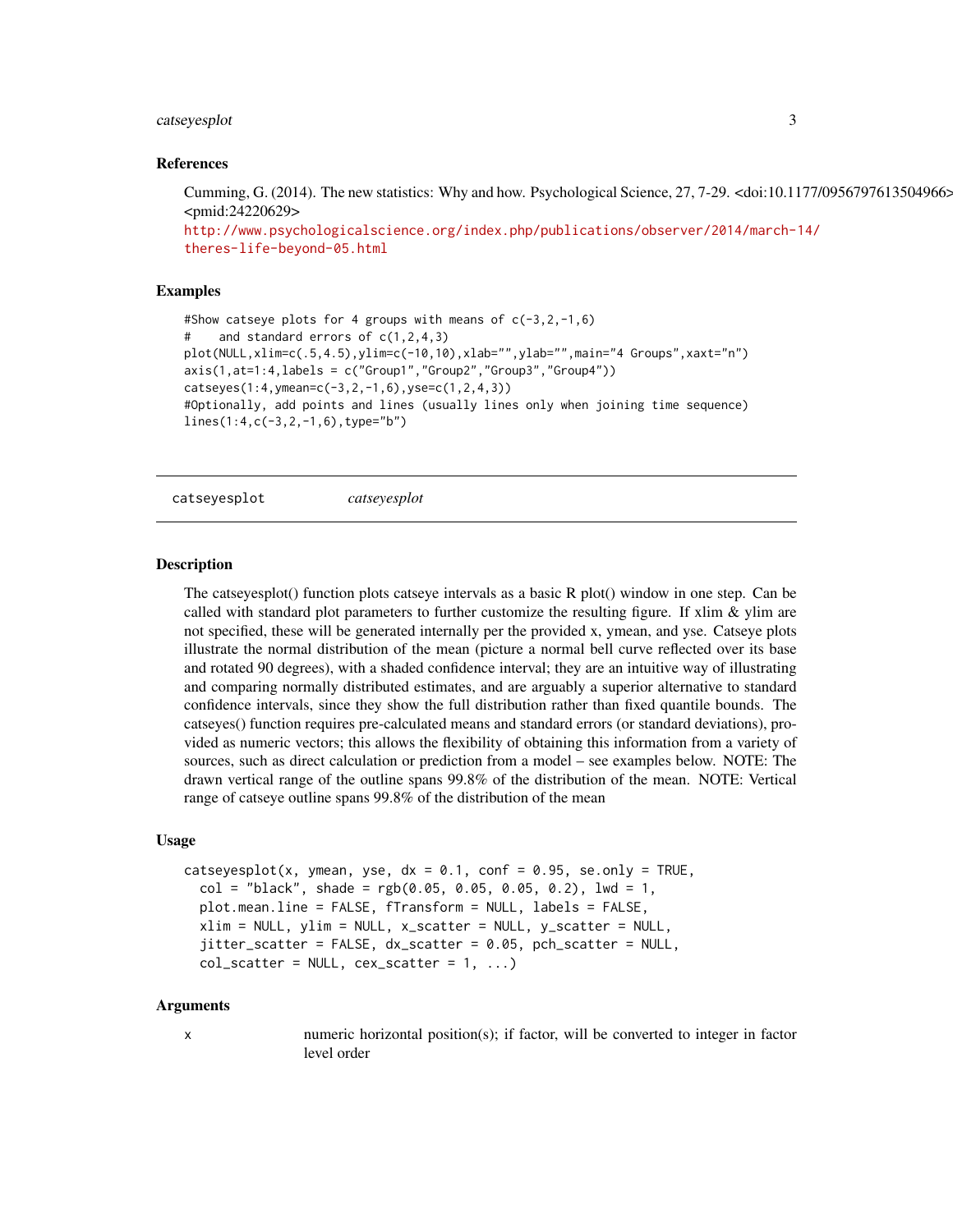| ymean          | numeric mean $(s)$                                                                                                                                                                     |
|----------------|----------------------------------------------------------------------------------------------------------------------------------------------------------------------------------------|
| yse            | numeric standard error(s); may use standard deviation(s) for population level<br>plots                                                                                                 |
| dx             | specifies the width (in x direction) of the catseye interval(s)                                                                                                                        |
| conf           | specifies the confidence of the confidence interval (conf=.95 for alpha=.05)                                                                                                           |
| se.only        | boolean, if TRUE (default) will shade only +/- 1 standard error about the mean,<br>overriding conf, otherwise if FALSE will shade the confidence interval (per<br>conf) about the mean |
| col            | specifies the color of the outline of the catseye, as well as the interval point $\&$<br>line, if shown                                                                                |
| shade          | specifies the color of the shaded confidence region                                                                                                                                    |
| 1wd            | sets the line width of the interval and outline                                                                                                                                        |
|                | plot mean. line boolean, draws a horizontal line at the position of the mean if TRUE                                                                                                   |
| fTransform     | Optional function to transform catseye plot from normal distribution (as with<br>analyzing log-tranformed data, see example)                                                           |
| labels         | Optional, may be logical (if TRUE, uses x) or a character vector                                                                                                                       |
| xlim           | x limits of the plot, as with plot.default                                                                                                                                             |
| ylim           | y limits of the plot, as with plot.default                                                                                                                                             |
| x_scatter      | numeric x values of corresponding raw data for scatterplot; factors will convert<br>to integer sequence of levels                                                                      |
| y_scatter      | numeric y values of corresponding raw data for scatterplot                                                                                                                             |
| jitter_scatter | boolean, if TRUE x_scatter will be randomly jittered by jitter function, with<br>amount=jitter_scatter                                                                                 |
| dx_scatter     | numeric value specifying amount of jittering used if jitter_scatter is TRUE                                                                                                            |
| pch_scatter    | pch characters of points in scatterplot; if non-null, must correspond to x, other-<br>wise selected automatically                                                                      |
| col_scatter    | color of points in scatterplot; if non-null, must correspond to x, otherwise se-<br>lected automatically                                                                               |
| cex_scatter    | numeric scaling factor of points in scatterplot                                                                                                                                        |
| $\cdots$       | standard arguments to be passed to the plot function                                                                                                                                   |

#### Value

Returns a list containing xlim and ylim used in the plot

### Author(s)

Clark R. Andersen <clanders@utmb.edu>

#### References

Cumming, G. (2014). The new statistics: Why and how. Psychological Science, 27, 7-29. <doi:10.1177/0956797613504966> <pmid:24220629>

[http://www.psychologicalscience.org/index.php/publications/observer/2014/march-1](http://www.psychologicalscience.org/index.php/publications/observer/2014/march-14/theres-life-beyond-05.html)4/ [theres-life-beyond-05.html](http://www.psychologicalscience.org/index.php/publications/observer/2014/march-14/theres-life-beyond-05.html)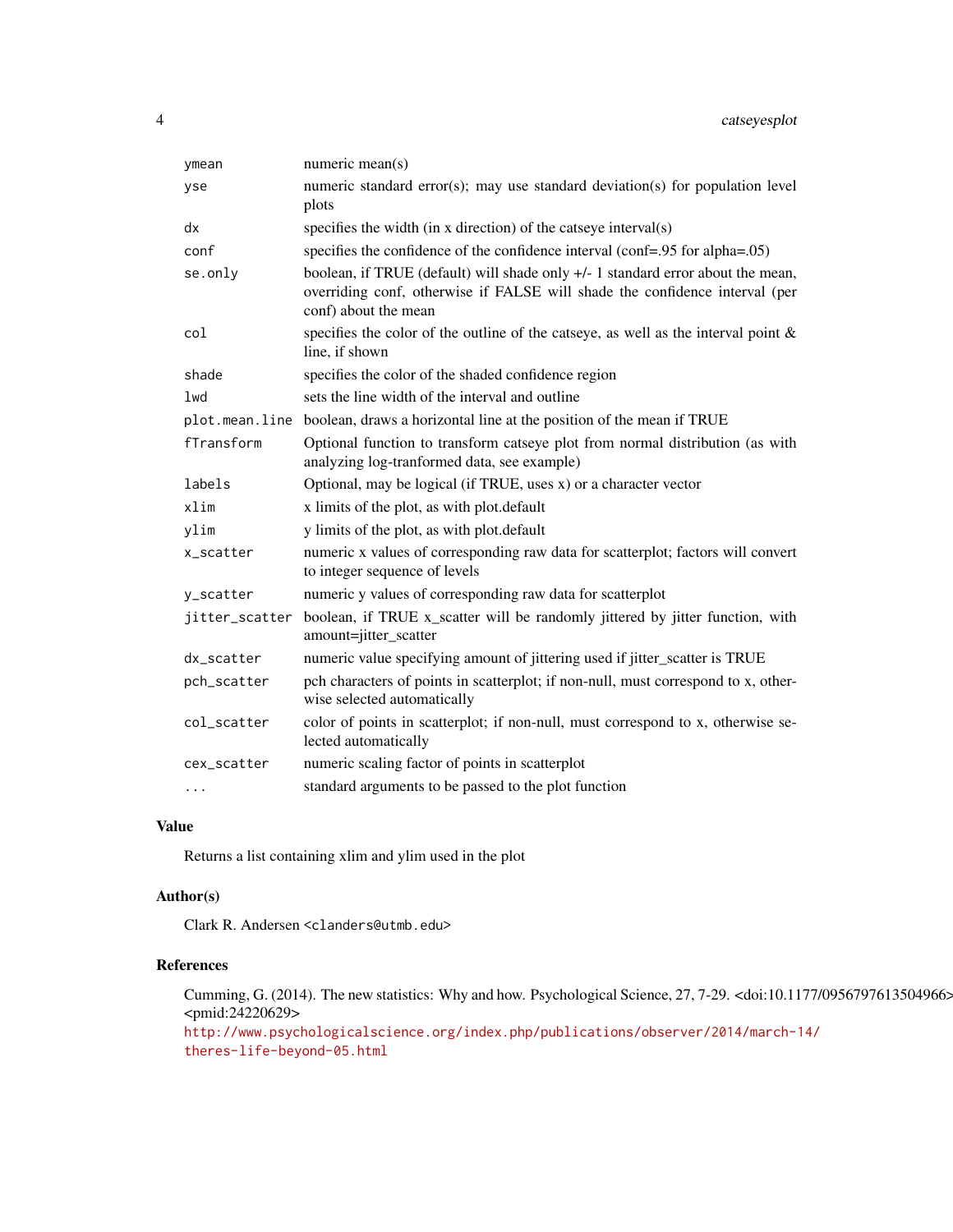#### catseyesplot 5

#### Examples

```
#Show catseye plots for 4 groups with means of c(-3, 2, -1, 6)and standard errors of c(1,2,4,3)catseyesplot(1:4,ymean=c(-3,2,-1,6),yse=c(1,2,4,3),xlab="",ylab="",main="4 Groups",xaxt="n")
axis(1,at=1:4,labels = c("Group1", "Group2", "Group3", "Group4"))#Optionally, add points and lines (usually lines only when joining time sequence)
lines(1:4,c(-3,2,-1,6),type="b")
#Using the labels option
catseyesplot(1:4,ymean=c(-3,2,-1,6),yse=c(1,2,4,3),xlab="",ylab="",labels =
     c("Group A","Group B","Group C","Group D"))
catseyesplot(1:4,ymean=c(-3,2,-1,6),yse=c(1,2,4,3),xlab="",ylab="",labels = TRUE)
#Demontration of inclusion of scatterplots
datTest=data.frame(x=c(rep(1,10),rep(2,10),rep(3,10)),y=rnorm(10,30))
datTest$y[datTest$x==2]=datTest$y[datTest$x==2]+7
datTest$y[datTest$x==3]=datTest$y[datTest$x==3]+5
means=c(mean(datTest$y[datTest$x==1]),mean(datTest$y[datTest$x==2]),
     mean(datTest$y[datTest$x==3]))
ses=c(sd(datTest$y[datTest$x==1]),sd(datTest$y[datTest$x==2]),
     sd(datTest$y[datTest$x==3]))/sqrt(10)
catseyesplot(1:3,ymean=means,yse=ses,xlab="Group",ylab="",x_scatter = datTest$x,
     y_scatter = datTest$y)
catseyesplot(1:3,ymean=means,yse=ses,xlab="Group",ylab="",x_scatter = datTest$x,
    y_scatter = datTest$y,jitter_scatter = TRUE,xaxt="n")
axis(1,at=1:3,labels = c("Group1", "Group2", "Group3"))#Demonstration of plotting of factor estimates by direct prediction from lm model
datTest$x=factor(datTest$x)
lm1=lm(y~x,data=datTest)
newdata=data.frame(x=c("1","2","3"))
pred_lm=predict(lm1,se.fit = TRUE,newdata=newdata,type="response")
catseyesplot(1:3,ymean=pred_lm$fit,yse=pred_lm$se.fit,xlab="Group",ylab="",
     x_scatter = datTest$x,y_scatter = datTest$y,jitter_scatter = TRUE,xaxt="n")
#Demonstration of plotting of factor estimates from emmeans package
require(emmeans)
emmeans1=emmeans(lm1,~x)
#Assess differences between levels of x
pairs(emmeans1,adjust="tukey")
preds=confint(emmeans1)
catseyesplot(1:3,ymean=preds$emmean,yse=preds$SE,xlab="Group",ylab="",
     x_scatter = datTest$x,y_scatter = datTest$y,jitter_scatter = TRUE,xaxt="n")
#Plot with variable x positions
catseyesplot(c(1,3.5,5),ymean=pred_lm$fit,yse=pred_lm$se.fit,xlab="Group",
    ylab="",x_scatter = datTest$x,y_scatter = datTest$y,jitter_scatter = TRUE,xaxt="n")
#Demonstrate use of transformation function fTransform
#Create skewed y
datTest=data.frame(x=c(rep(1,10),rep(2,10),rep(3,10)),y=rnorm(30,mean=0))
datTest$y[datTest$x==2]=datTest$y[datTest$x==2]+1
```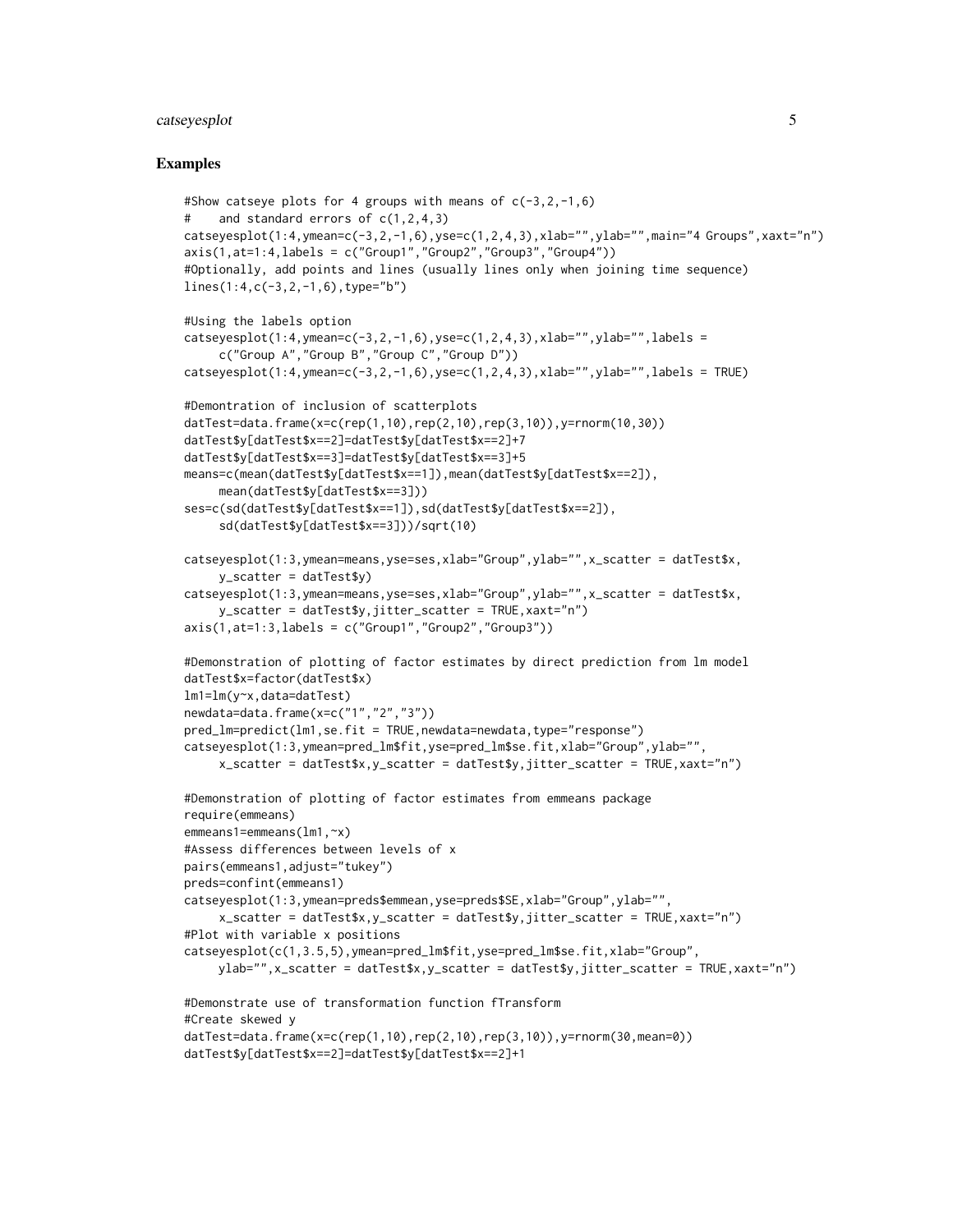```
datTest$y[datTest$x==3]=datTest$y[datTest$x==3]+.5
datTest$y=exp(datTest$y)#Create skewed y
datTest$log_y=log(datTest$y+1)#Transform skewed y to normal distribution for analysis
qqnorm(datTest$y)
qqnorm(datTest$log_y)
plot(datTest$x,datTest$y)
plot(datTest$x,datTest$log_y)
means=c(mean(datTest$log_y[datTest$x==1]),mean(datTest$log_y[datTest$x==2]),
     mean(datTest$log_y[datTest$x==3]))
ses=c(sd(datTest$log_y[datTest$x==1]),sd(datTest$log_y[datTest$x==2]),
     sd(datTest$log_y[datTest$x==3]))/sqrt(10)
#Plot on log scale
catseyesplot(1:3,ymean=means,yse=ses,xlab="Group",ylab="",x_scatter = datTest$x,
     y_scatter = datTest$log_y,jitter_scatter = TRUE,xaxt="n",yaxt="n")
axis(2,at=log(c(0,1,2,4,8,16)+1),labels = c(0,1,2,4,8,16))#Show catseye plot on original (skewed) scale
#Define function to invert data from log_y scale to y scale
fInvertLog<-function(y_vals) {exp(y_vals)-1}
catseyesplot(1:3,ymean=means,yse=ses,xlab="Group",ylab="",x_scatter = datTest$x,
    y_scatter = datTest$y,jitter_scatter = TRUE,xaxt="n",fTransform=fInvertLog)
axis(1,at=1:3,labels = c("Group1","Group2","Group3"))
#Logistic regression example (2 groups)
set.seed(3333)
datBin=data.frame(Group=factor(c(rep("A",15),rep("B",15))),
                  Y=c(rbinom(15,1,.8),rbinom(15,1,.5)))
sum(datBin$Y[datBin$Group=="A"])/sum(datBin$Group=="A")
sum(datBin$Y[datBin$Group=="B"])/sum(datBin$Group=="B")
glm1=glm(Y~Group-1,family = binomial,data=datBin)
summary(glm1)
(smr=coefficients(summary(glm1)))
#Plot Results on logit=log(odds) Scale
catseyesplot(1:2,smr[,1],smr[,2],xaxt="n",ylab="log(odds)",xlab="Group")
axis(1, \text{at} = c(1, 2), \text{labels} = c("A", "B"))#Plot Results on Probability Scale
fInvLogit<-function(yy) {exp(yy)/(1+exp(yy))}
catseyesplot(1:2,smr[,1],smr[,2],xaxt="n",ylab="Probability",xlab="Group",
     fTransform = fInvLogit, ylim=c(0,1))
```

```
axis(1,at=c(1,2),labels = c("A","B"))
```